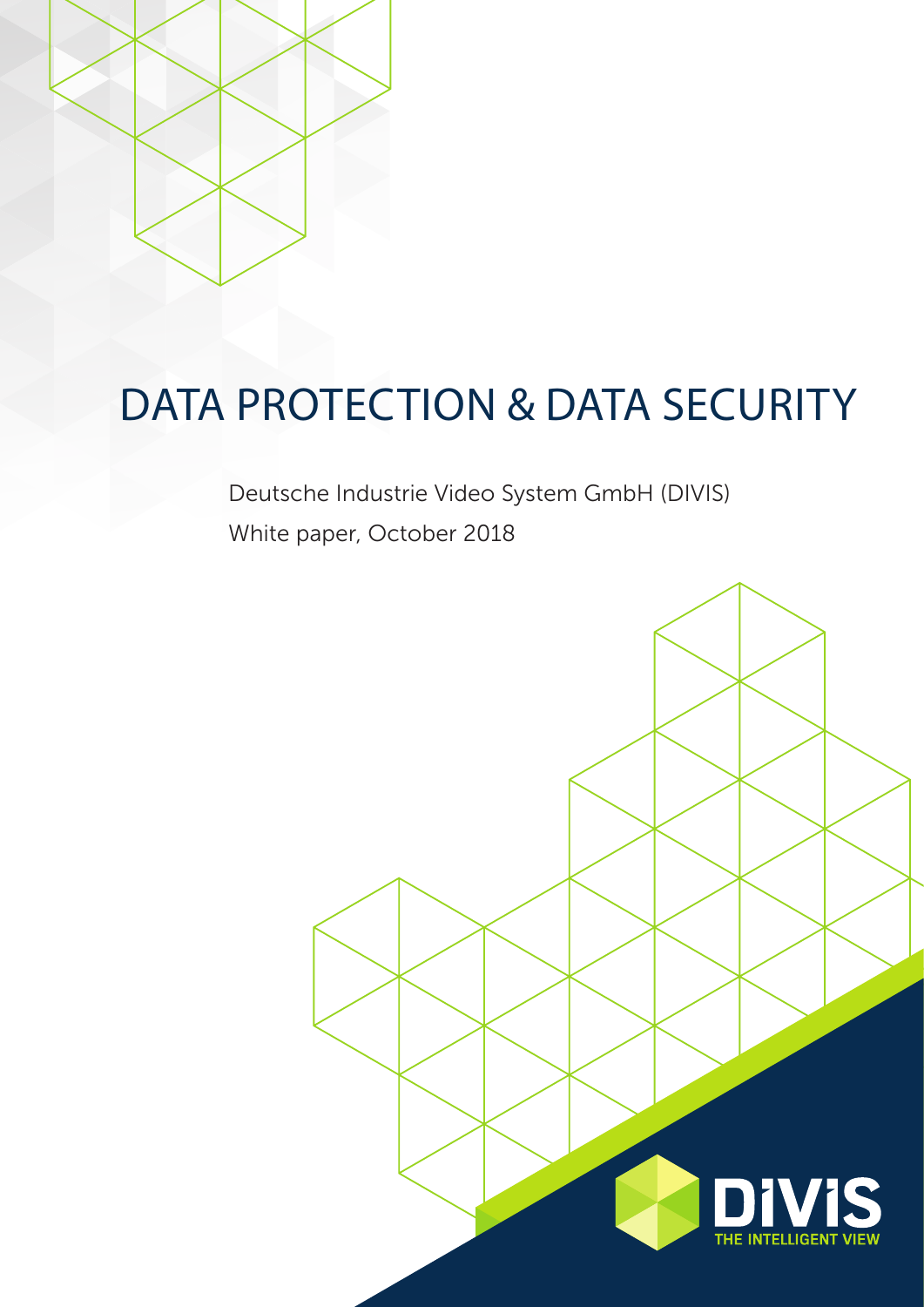## READY FOR BUSINESS WITH DIVIS SOLUTIONS

GDPR

On May 25, 2018, the EU GDPR became effective.

The purpose of the regulation is to protect the rights of natural persons with regard to collection and processing of their personal data. For this reason, the regulation defines corporate responsibilities and information requirements on the use of personal data collected. Also regulated is the protection of the collected data against manipulation, loss, disclosure to third parties and misuse by organizational and technical means. Affected persons also receive the legally anchored right for disclosure about storage and processing of their personal data and thus an opportunity to look into this process and take control of it.

The EU GDPR and other new national data protection laws, which are intended to regulate the situation in a concretized manner, have sparked uncertainty and confusion in many companies, because despite the general information flow around May 25, 2018 many regulations still need to be explained and clarified. Many companies fear disadvantages, rising costs and legal conflicts. Many are still unsure about what measures to take in order to act "DSGVO compliant".

The new legislation has undoubtedly created new challenges. The requirements for transparency, security and protection of data during collection, processing and storage have increased. At the same time, this also opens up the opportunity for companies to optimize their own quality management.

For DIVIS, the legal changes are not really a new challenge, because one of the most important features of our system solutions has long been the high level of data protection and data security. As an experienced IT provider, we are aware of the delicate issue of data security not only since the introduction of the EU GDPR. For 15 years, we have been developing and selling turnkey system solutions for visual consignment tracking in freight forwarding and package handling as well as in transshipment warehouse logistics. Our systems are in operation at more than 400 locations and in 19 European countries.

In this white paper we show you how the use of well thought-out products goes hand in hand with a high level of data security and effective work and how your quality management can benefit from it. Learn more about how DIVIS products can help you tailor your video surveillance system to today's and tomorrow's needs without sacrificing targeted video intelligence in your organization using the solution and security approach of DIVIS products.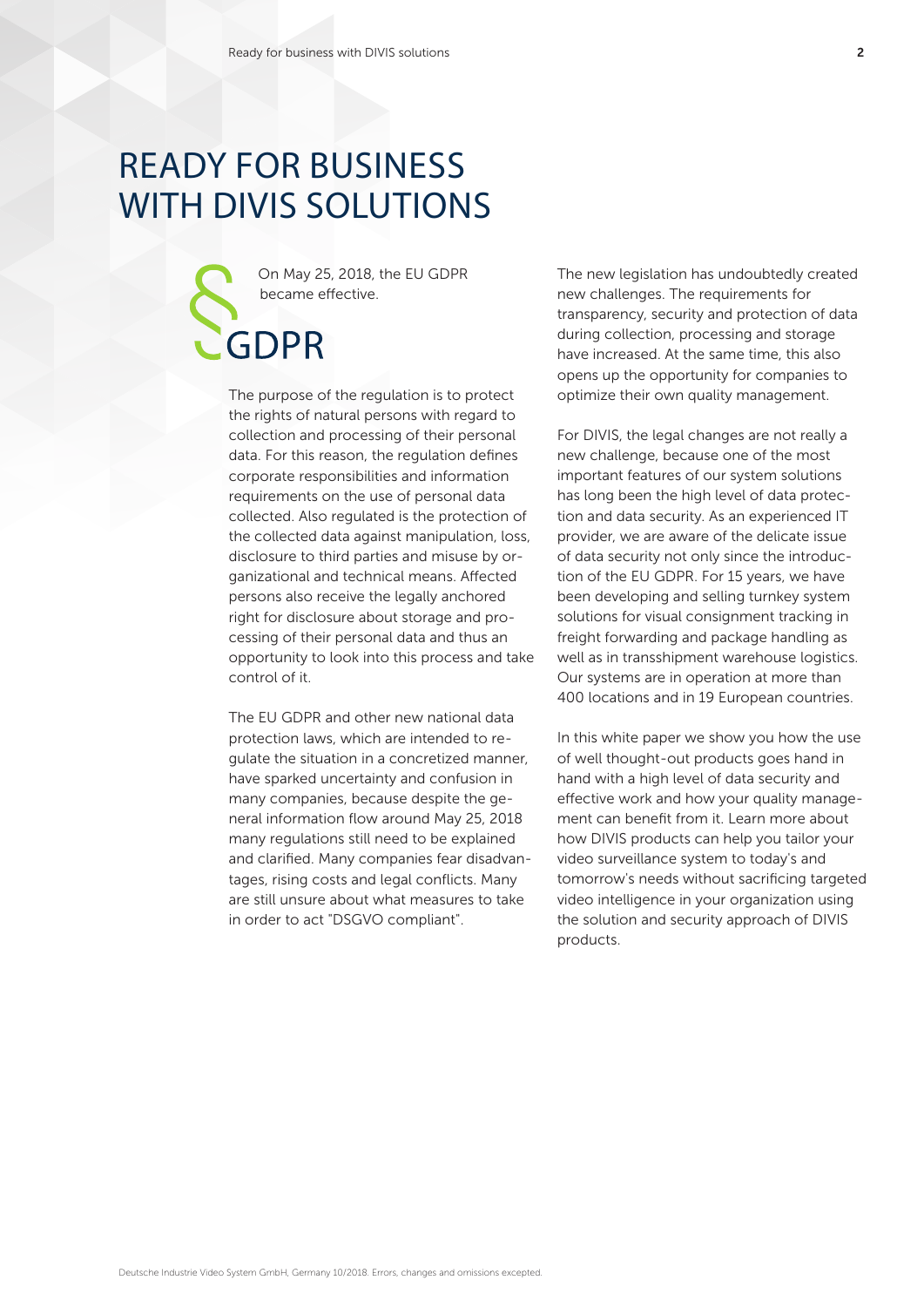## DATA PROTECTION AND DATA SECURITY AT DIVIS

DIVIS' video surveillance software addresses data protection and data security issues with a number of features and solutions:



### MASKING OF PRIVATE AREAS

Our video system solutions allow the targeted obscuring (blurring) of individual image areas, for example, to protect the personal rights of employees. If a workstation has to be hidden in a specific area or if processes are only to be observed in partial areas of an image, this is possible with DIVIS software. In the outdoor area, for example, adjacent public areas can be masked.



### AUTHENTICATION USING THE FOUR-EYE PRINCIPLE

The password function in the DIVIS software ensures that an evaluation of images can only be performed by authorized persons. It is also possible to protect access to the data via a 4-eye password function. The reproduction and evaluation of recordings are only possible with the consent of two persons, by entering their personal password.



### USER AND GROUP ACCESS

The software solutions of DIVIS contain a comprehensive role/rights concept for different users. Depending on the required data protection level, a specific, previously defined group of persons as well as individual users with individual access and administration rights can be created. In this way, it is possible to define who will receive access to devices and data to what extent down to the level of individual video systems.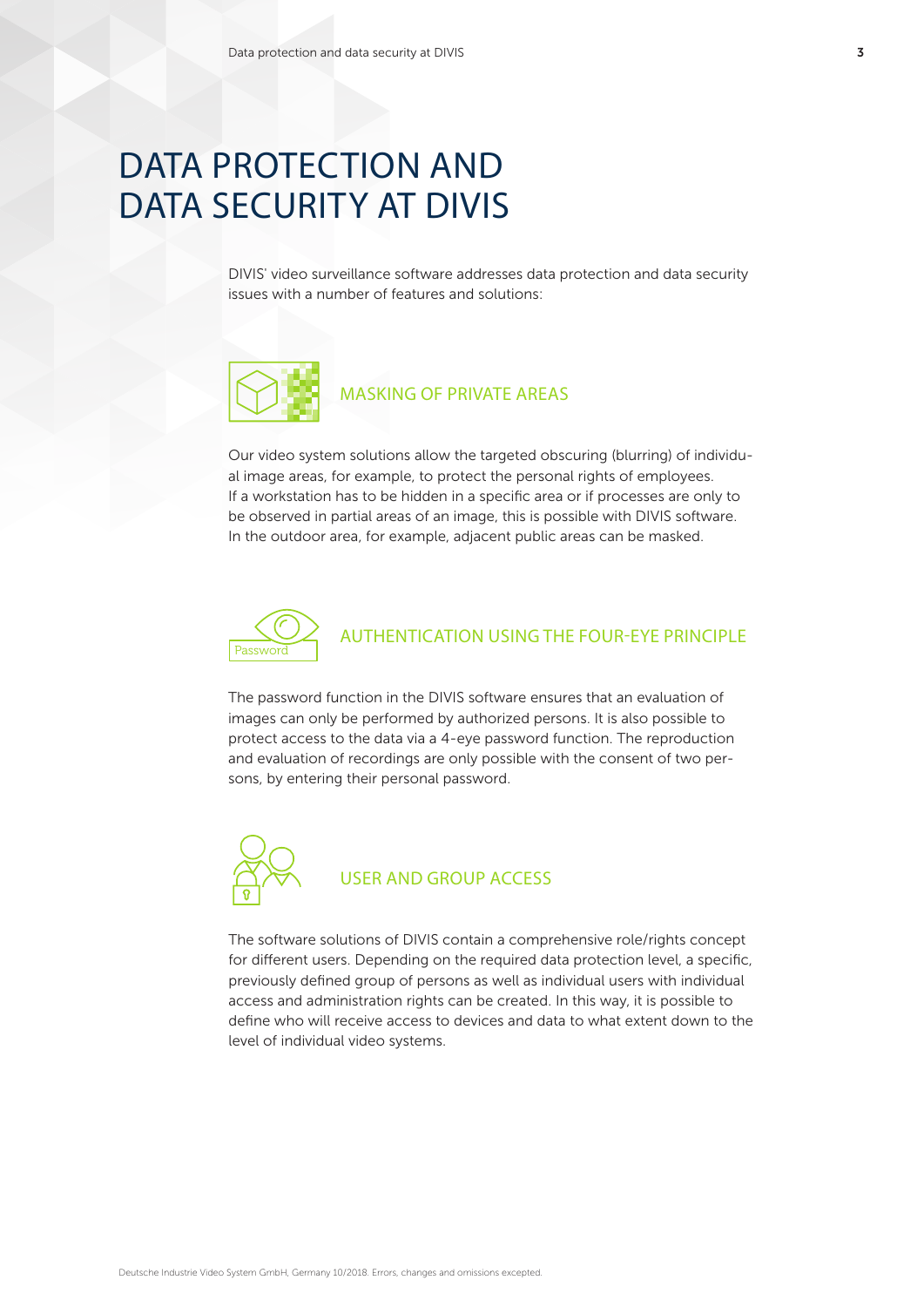

DIVIS video surveillance systems strengthen your evidence situation with customers and partners and, in the event of legal disputes, meet all requirements regarding image quality, tamper-proof and third-party access that are mandatory for evidence material used in a law suit.



### FAILOVER AND REDUNDANCY MECHANISMS

If hard disks fail in the DIVIS video system, a RAID (= redundant arrangement of independent hard disks) intercepts the fault. This guarantees trouble-free long-term operation during simultaneous failure of up to two hard disks.

The data is redundantly protected by the RAID. In the case of a hard disk failure, the disk can be replaced and the original state can be restored without loss of data after the failed component has been replaced.



With our software module Pixel<sup>+</sup> all movements can be pixelated in a 1024raster. This can optionally be applied either to the entire image or only to partial areas.

With another function, the manual blackening of image areas in which, for example, an employee could be recognized, is also possible. This ensures that in the daily communication (operative system use) no data protection critical information is inadvertently forwarded to third parties.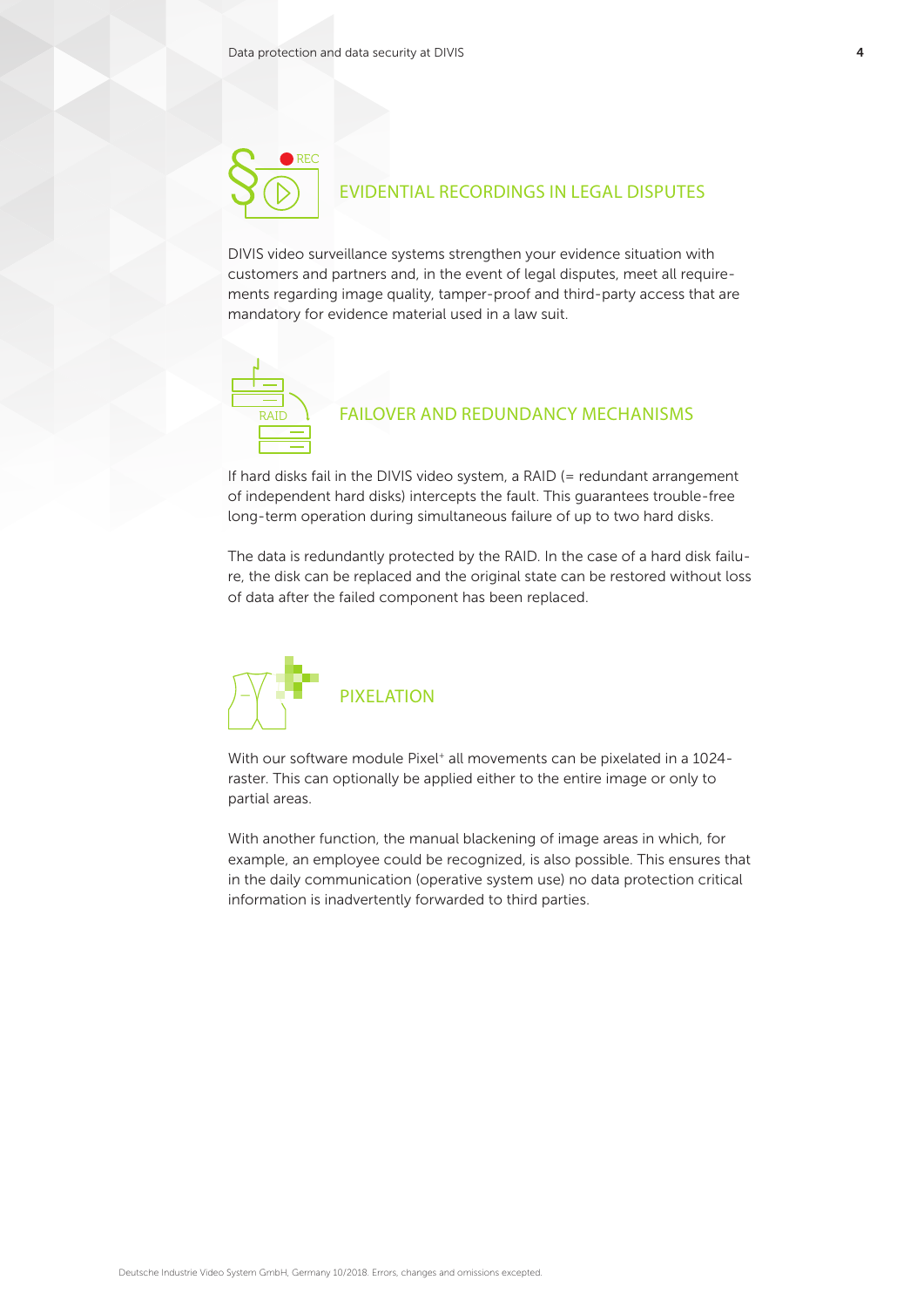### SEPARATE CAMERA NETWORK

In addition to the customer's operative network, we are building our own, autonomously operating network solely for the DIVIS video system in order to rule out interferences between the networks due to technical influences as far as possible and to avoid manipulation in the best possible way.



All activities in the DIVIS video surveillance software are logged using log files. The log history not only provides important information about the operations that take place in the background, the search numbers, or the logs of other users. The log files can also play an important role in legal disputes and have decisive evidential value.



Due to the extensive user management in the DIVIS software, the access to video recordings for the various user groups can be limited in time. The limitation of the search time window can refer to both the scan time and as well as a selected period of time. Camera images that are older than the set period can not be viewed or evaluated.



# **SHOPE THE STORAGE AND AVAILABILITY OF THE DATA**

Our video surveillance systems are equipped with a digital ring buffer. According to your preferences we can individually adjust in the settings of the recorders how long the ring buffer should hold the data. The ring buffer method allows for the data to be stored continuously and be overwritten after the expiry of the specified period of time. As a result statutory provisions for limited data storage can also be met.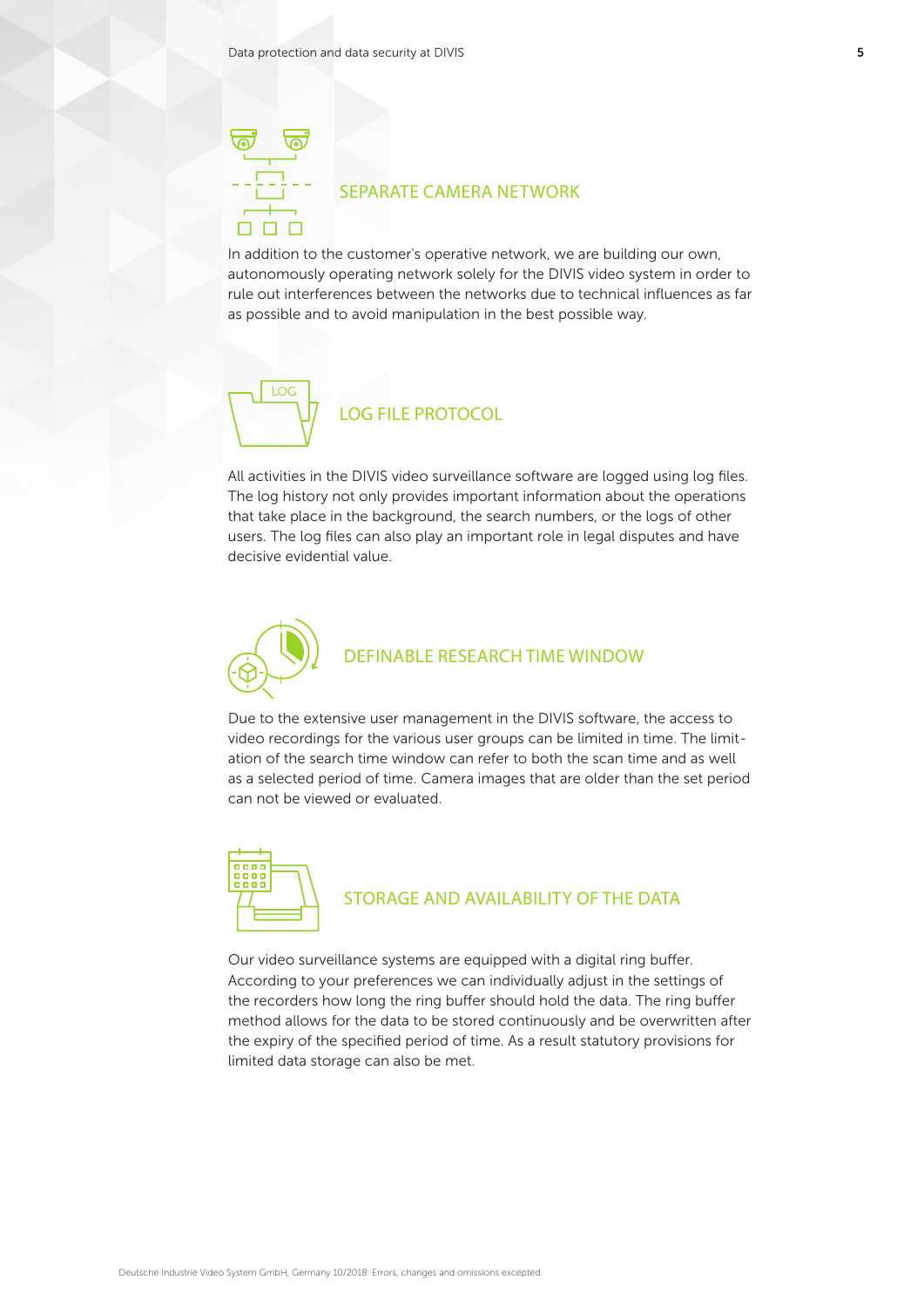## FURTHER LEGAL REQUIREMENTS

As a consequence of the EU GDPR further legal requirements have arisen or tightened, which are crucial for companies:



### MANDATORY INFORMATION ON SITE

Companies with video surveillance in use are subject to various additional regulations regarding "identification obligations". The new information requirements for non-public places using video surveillance are regulated in Article 13 of the GDPR and are binding.

For our customers, we have created free print templates for the mandatory signage regarding video surveillance, which we will gladly send you on demand. Further information can be found here:

https://www.divis.eu/en/gdpr-expands-information-requirement-for-videosurveillance-in-non-public-areas/



## PRIVACY ASSESSMENT AND DATA PROTECTION

Last but not least, the EU GDPR also defines the specifications for the appointment of a data protection officer. Companies should take action regarding this matter. Companies with more than 10 employees are required to appoint a data protection officer for the purposes of the data protection impact assessment.

The data protection impact assessment represents a prior check-up for which the data protection officer is responsible under the law. According to Art. 35 (1) GDPR, this must always be carried out when particularly sensitive data are processed, for example "if a form of processing is likely to entail a high risk to personal rights and freedoms because of the nature, scope, circumstances and purposes of the processing, in particular if new technologies are used".